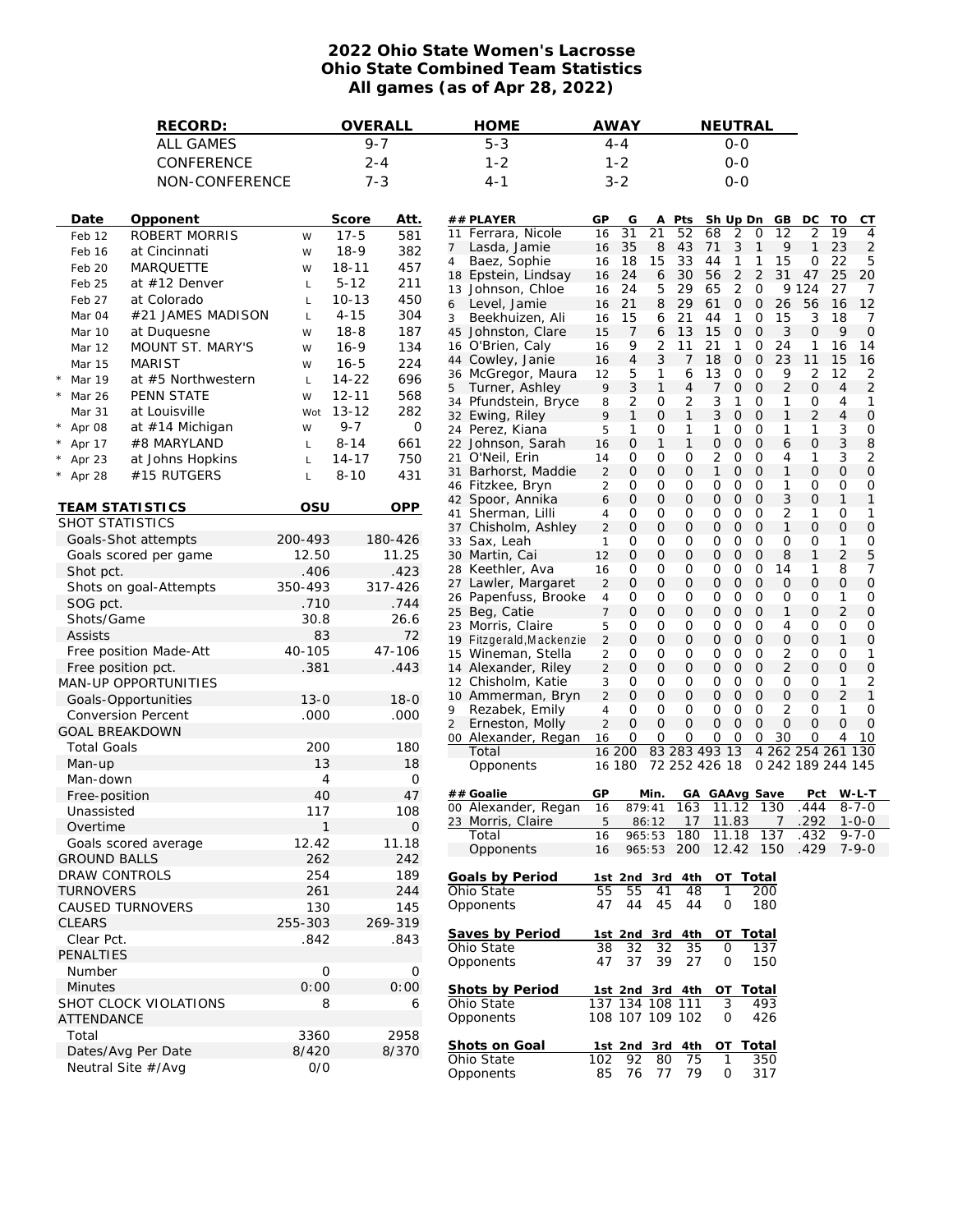## **2022 Ohio State Women's Lacrosse Ohio State Overall Individual Statistics All games (as of Apr 28, 2022)**

Overall: 9-7 Conf: 2-4 Home: 5-3 Away: 4-4 Neut: 0-0

|                | ## Player                | $gp-gs$         | g              | a            | pts            | sh           | sh%      |                 | sog sog%           | up             |                | dn fpg-fps               | gb              | dc             | $t$ /o         | ct             | pen-min foul |                      |
|----------------|--------------------------|-----------------|----------------|--------------|----------------|--------------|----------|-----------------|--------------------|----------------|----------------|--------------------------|-----------------|----------------|----------------|----------------|--------------|----------------------|
| 11             | Ferrara, Nicole          | $16 - 14$       | 31             | 21           | 52             | 68           | .456     | 49              | .721               | 2              | $\overline{O}$ | $4 - 11$                 | 12              | $\overline{2}$ | 19             | $\overline{4}$ |              | 16                   |
| 7              | Lasda, Jamie             | $16 - 15$       | 35             | 8            | 43             | 71           | .493     | 52              | .732               | 3              | 1              | $8 - 19$                 | 9               | 1              | 23             | $\overline{2}$ |              | 32                   |
| 4              | Baez, Sophie             | $16 - 11$       | 18             | 15           | 33             | 44           | .409     | 32              | .727               | 1              | 1              | $2 - 7$                  | 15              | O              | 22             | 5              |              | $\overline{4}$       |
|                | 18 Epstein, Lindsay      | $16 - 16$       | 24             | 6            | 30             | 56           | .429     | 36              | .643               | 2              | 2              | $6 - 12$                 | 31              | 47             | 25             | 20             |              | 58                   |
|                | 13 Johnson, Chloe        | $16 - 16$       | 24             | 5            | 29             | 65           | .369     | 44              | .677               | 2              | $\mathcal{O}$  | $2 - 8$                  | 9               | 124            | 27             | $\overline{7}$ |              | 40<br>$\overline{a}$ |
| 6              | Level, Jamie             | $16 - 16$       | 21             | 8            | 29             | 61           | .344     | 42              | .689               | 0              | 0              | $3 - 13$                 | 26              | 56             | 16             | 12             |              | 34                   |
| 3              | Beekhuizen, Ali          | $16 - 16$       | 15             | 6            | 21             | 44           | .341     | 31              | .705               | 1              | 0              | $5 - 12$                 | 15              | 3              | 18             | $\overline{7}$ |              | 38                   |
|                | 45 Johnston, Clare       | $15 - 6$        | 7              | 6            | 13             | 15           | .467     | 12 <sup>2</sup> | .800               | 0              | $\mathbf 0$    | $3 - 4$                  | 3               | $\mathbf 0$    | 9              | $\overline{O}$ |              | $\overline{4}$       |
|                | 16 O'Brien, Caly         | $16 - 15$       | 9              | 2            | 11             | 21           | .429     | 19              | .905               | 1              | 0              | 3-5                      | 24              | 1              | 16             | 14             |              | 20                   |
|                | 44 Cowley, Janie         | $16 - 11$       | $\overline{4}$ | 3            | $\overline{7}$ | 18           | .222     | 10              | .556               | 0              | $\overline{O}$ | $2 - 7$                  | 23              | 11             | 15             | 16             |              | 29                   |
|                | 36 McGregor, Maura       | $12 - 2$        | 5              | $\mathbf{1}$ | 6              | 13           | .385     | 12              | .923               | O              | $\mathcal{O}$  | 0-1                      | 9               | $\overline{2}$ | 12             | 2              |              | 7                    |
| 5              | Turner, Ashley           | $9 - 0$         | 3              | $\mathbf{1}$ | $\overline{4}$ | 7            | .429     | 5               | .714               | $\overline{O}$ | $\overline{O}$ | $2 - 3$                  | 2               | $\mathcal{O}$  | $\overline{4}$ | $\overline{2}$ |              | 6                    |
|                | 34 Pfundstein, Bryce     | $8 - 0$         | 2              | 0            | 2              | 3            | .667     | 2               | .667               | 1              | $\mathcal{O}$  | $\frac{1}{2}$            | 1               | 0              | 4              | 1              |              | 3                    |
|                | 32 Ewing, Riley          | $9 - 1$         | $\mathbf{1}$   | $\mathbf{O}$ | $\mathbf{1}$   | 3            | .333     | $\mathbf{2}$    | .667               | $\mathbf{O}$   | $\mathbf{O}$   | $\frac{1}{2}$            | $\mathbf{1}$    | 2              | 4              | $\overline{O}$ |              | $\overline{2}$       |
|                | 24 Perez, Kiana          | $5 - 0$         | 1              | 0            | 1              |              | 11.000   |                 | 11.000             | 0              | 0              | $\frac{1}{2}$            | 1               | 1              | 3              | 0              |              | 0                    |
|                | 22 Johnson, Sarah        | $16 - 5$        | 0              | $\mathbf{1}$ | 1              | 0            | .000     | 0               | .000               | 0              | $\mathbf 0$    | $\overline{\phantom{0}}$ | 6               | $\Omega$       | 3              | 8              |              | 19                   |
|                | 21 O'Neil, Erin          | $14 - 4$        | 0              | 0            | 0              | 2            | .000     | 0               | .000               | 0              | $\mathbf 0$    | $0 - 2$                  | 4               | 1              | 3              | 2              |              | 19                   |
| 31             | Barhorst, Maddie         | $2 - 0$         | 0              | $\mathbf 0$  | $\mathsf{O}$   | $\mathbf{1}$ | .000     |                 | 1 1.000            | $\Omega$       | $\overline{O}$ | $0 - 1$                  | $\mathbf{1}$    | $\overline{O}$ | 0              | 0              |              | $\mathbf 0$          |
|                | 46 Fitzkee, Bryn         | $2 - 0$         | 0              | 0            | 0              | 0            | .000     | 0               | .000               | O              | $\mathcal{O}$  | $\overline{\phantom{a}}$ | 1               | 0              | 0              | 0              |              | 1<br>$\overline{a}$  |
|                | 42 Spoor, Annika         | $6 - 0$         | 0              | $\mathsf{O}$ | $\mathsf{O}$   | 0            | .000     | 0               | .000               | 0              | $\mathbf{O}$   | L,                       | 3               | 0              | 1              | 1              |              | $\mathbf 0$          |
|                | Sherman, Lilli           | $4 - 0$         | 0              | 0            | 0              | 0            | .000     | 0               | .000               | $\mathcal{O}$  | $\overline{O}$ | $\blacksquare$           | 2               | 1              | 0              | 1              |              | $\overline{c}$       |
| 41             |                          | $2 - 0$         | 0              | 0            | $\mathsf{O}$   | $\mathsf{O}$ | .000     |                 | .000               | 0              | $\mathbf{O}$   |                          | $\mathbf{1}$    | 0              | 0              | 0              |              | O                    |
|                | 37 Chisholm, Ashley      |                 |                |              |                |              |          | 0               |                    |                |                | $\frac{1}{2}$            |                 |                |                |                |              |                      |
|                | 33 Sax, Leah             | $1 - 0$         | 0              | 0            | 0              | 0            | .000     | 0               | .000               | $\mathcal{O}$  | $\mathcal{O}$  | $\frac{1}{2}$            | O               | O              | 1              | 0              |              | 0                    |
|                | 30 Martin, Cai           | $12 - 11$       | 0              | 0            | $\mathsf{O}$   | $\mathsf{O}$ | .000     | $\mathbf{0}$    | .000               | 0              | $\overline{O}$ | $\overline{a}$           | 8               | $\mathbf{1}$   | $\overline{2}$ | 5              |              | 9                    |
|                | 28 Keethler, Ava         | 16-16           | 0              | 0            | 0              | 0            | .000     | 0               | .000               | $\mathcal{O}$  | $\mathbf{O}$   | $\blacksquare$           | 14              | 1              | 8              | $\overline{7}$ |              | 13                   |
|                | 27 Lawler, Margaret      | $2 - 0$         | 0              | $\mathbf 0$  | $\mathsf{O}$   | $\mathbf 0$  | .000     | 0               | .000               | 0              | $\overline{O}$ | $\frac{1}{2}$            | $\Omega$        | $\Omega$       | 0              | $\mathbf 0$    |              | 1                    |
|                | 26 Papenfuss, Brooke     | $4-0$           | 0              | 0            | 0              | 0            | .000     | 0               | .000               | 0              | 0              | $\overline{\phantom{a}}$ | 0               | 0              | 1              | 0              |              | 1                    |
|                | 25 Beg, Catie            | $7 - 1$         | $\mathbf{O}$   | 0            | $\mathsf{O}$   | $\mathbf{O}$ | .000     | $\mathbf{0}$    | .000               | 0              | $\overline{O}$ | $\overline{a}$           | $\mathbf{1}$    | $\overline{O}$ | 2              | $\overline{O}$ |              | $\overline{c}$       |
|                | 23 Morris, Claire        | $5 - 1$         | 0              | 0            | 0              | 0            | .000     | 0               | .000               | 0              | 0              | $\overline{\phantom{a}}$ | 4               | 0              | 0              | 0              |              | 0                    |
|                | 19 Fitzgerald, Mackenzie | $2 - 0$         | 0              | $\mathbf 0$  | $\mathsf{O}$   | $\mathsf{O}$ | .000     | 0               | .000               | 0              | $\overline{O}$ | $\overline{a}$           | 0               | $\Omega$       | 1              | $\mathbf 0$    |              | 1                    |
|                | 15 Wineman, Stella       | $2 - 0$         | 0              | 0            | 0              | 0            | .000     | 0               | .000               | O              | $\mathbf{O}$   | $\frac{1}{2}$            | 2               | 0              | 0              | 1              |              | 1                    |
|                | 14 Alexander, Riley      | $2 - 0$         | $\mathbf{O}$   | $\mathbf 0$  | $\mathsf{O}$   | $\mathbf 0$  | .000     | $\mathbf{0}$    | .000               | $\Omega$       | $\overline{O}$ | $\overline{a}$           | $\overline{2}$  | $\mathbf{O}$   | $\mathcal{O}$  | 0              |              | 1                    |
|                | 12 Chisholm, Katie       | $3 - 0$         | 0              | 0            | 0              | 0            | .000     | 0               | .000               | $\mathcal{O}$  | 0              | $\overline{\phantom{a}}$ | O               | 0              | 1              | 2              |              | 0<br>$\overline{a}$  |
|                | 10 Ammerman, Brynn       | $2 - 0$         | 0              | 0            | $\mathsf{O}$   | $\mathsf{O}$ | .000     | 0               | .000               | 0              | $\mathbf{O}$   | $\overline{\phantom{a}}$ | 0               | $\mathbf{O}$   | $\overline{2}$ | 1              |              | $\mathbf 0$          |
| 9              | Rezabek, Emily           | $4 - 0$         | 0              | 0            | 0              | $\mathbf 0$  | .000     | $\mathbf 0$     | .000               | $\overline{O}$ | $\overline{O}$ | $\overline{\phantom{a}}$ | $\overline{2}$  | 0              | 1              | 0              |              | $\mathbf 0$          |
| $\overline{2}$ | Erneston, Molly          | $2 - 0$         | $\mathbf{O}$   | 0            | $\mathsf{O}$   | $\mathbf{O}$ | .000     | $\mathbf{O}$    | .000               | $\Omega$       | $\mathbf 0$    | $\frac{1}{2}$            | $\overline{O}$  | 0              | $\overline{O}$ | $\overline{0}$ |              | 1                    |
|                | 00 Alexander, Regan      | $16 - 15$       | 0              | 0            | 0              | 0            | 000      | 0               | .000               | 0              | 0              |                          | 30              | 0              | 4              | 10             |              | 0                    |
|                | Total                    | 16              | 200            | 83 283       |                | 493          | .406     | 350             | .710               | 13             |                | 4 40-105                 | 262             | 254            | 261            | 130            |              | 369                  |
|                | Opponents                | 16              | 180            | 72 252 426   |                |              | .423 317 |                 | .744 18            |                |                | 0 47-106                 | 242 189         |                | 244            | 145            |              | 317                  |
|                |                          |                 |                |              |                |              |          |                 |                    |                |                |                          |                 |                |                |                |              |                      |
|                | ## Goalie                | $gp-gs$         |                | min          |                | ga           | gaavg    |                 | saves              |                | pct            | W                        |                 |                | t              |                | shots faced  |                      |
|                | 00 Alexander, Regan      | $16 - 15$       |                | 879:41       |                | 163          | 11.12    |                 | 130                |                | .444           | 8                        |                 | $\overline{7}$ | $\Omega$       |                | 392          |                      |
|                | 23 Morris, Claire        | $5 - 1$         |                | 86:12        |                | 17           | 11.83    |                 | 7                  |                | 292            | 1                        | $\overline{O}$  |                | $\mathbf{O}$   |                | 34           |                      |
|                | Total                    | 16              |                | 965:53       |                | 180          | 11.18    |                 | 137                |                | .432           | 9                        |                 | 7              | $\mathsf O$    |                | 426          |                      |
|                | Opponents                | 16              |                | 965:53       |                | 200          | 12.42    |                 | 150                |                | .429           | $\overline{7}$           |                 | 9              | $\mathbf 0$    |                | 493          |                      |
|                |                          |                 |                |              |                |              |          |                 |                    |                |                |                          |                 |                |                |                |              |                      |
|                | Goals by Period          | 1st 2nd 3rd 4th |                | OT Total     |                |              |          |                 | Saves by Period    |                |                |                          | 1st 2nd 3rd 4th |                |                |                | OT Total     |                      |
|                | Ohio State<br>55         | 55<br>41        | 48             | 1            | 200            |              |          |                 | Ohio State         |                |                |                          | 38              | 32             | 32             | 35             | 137<br>0     |                      |
|                | 47<br>Opponents          | 44<br>45        | 44             | $\mathbf 0$  | 180            |              |          |                 | Opponents          |                |                |                          | 47              | 37             | 39             | 27             | 0<br>150     |                      |
|                |                          |                 |                |              |                |              |          |                 |                    |                |                |                          |                 |                |                |                |              |                      |
|                | Shots by Period          | 1st 2nd 3rd 4th |                | OT Total     |                |              |          |                 |                    |                |                | Attendance Summary       |                 |                |                | OSU            | Opponent     |                      |
|                | Ohio State               | 137 134 108 111 |                | 3            | 493            |              |          |                 | Total              |                |                |                          |                 |                |                | 3360           |              | 2958                 |
|                | Opponents                | 108 107 109 102 |                | 0            | 426            |              |          |                 | Dates/Avg Per Date |                |                |                          |                 |                |                | 8/420          |              | 8/370                |
|                |                          |                 |                |              |                |              |          |                 | Neutral Site #/Avg |                |                |                          |                 |                |                | 0/0            |              |                      |
|                | Shots on Goal            | 1st 2nd 3rd 4th |                | OT Total     |                |              |          |                 |                    |                |                |                          |                 |                |                |                |              |                      |
|                | Ohio State<br>102        | 92<br>80        | 75             | 1            | 350            |              |          |                 |                    |                |                |                          |                 |                |                |                |              |                      |
|                | Opponents<br>85          | 76              | 77 79          | $\mathsf O$  | 317            |              |          |                 |                    |                |                |                          |                 |                |                |                |              |                      |

CLEARS: Ohio State -- 255-303 .842, Opponents -- 269-319 .843. MAN-UP OPPS: Ohio State -- 13-0 .000, Opponents -- 18-0 .000.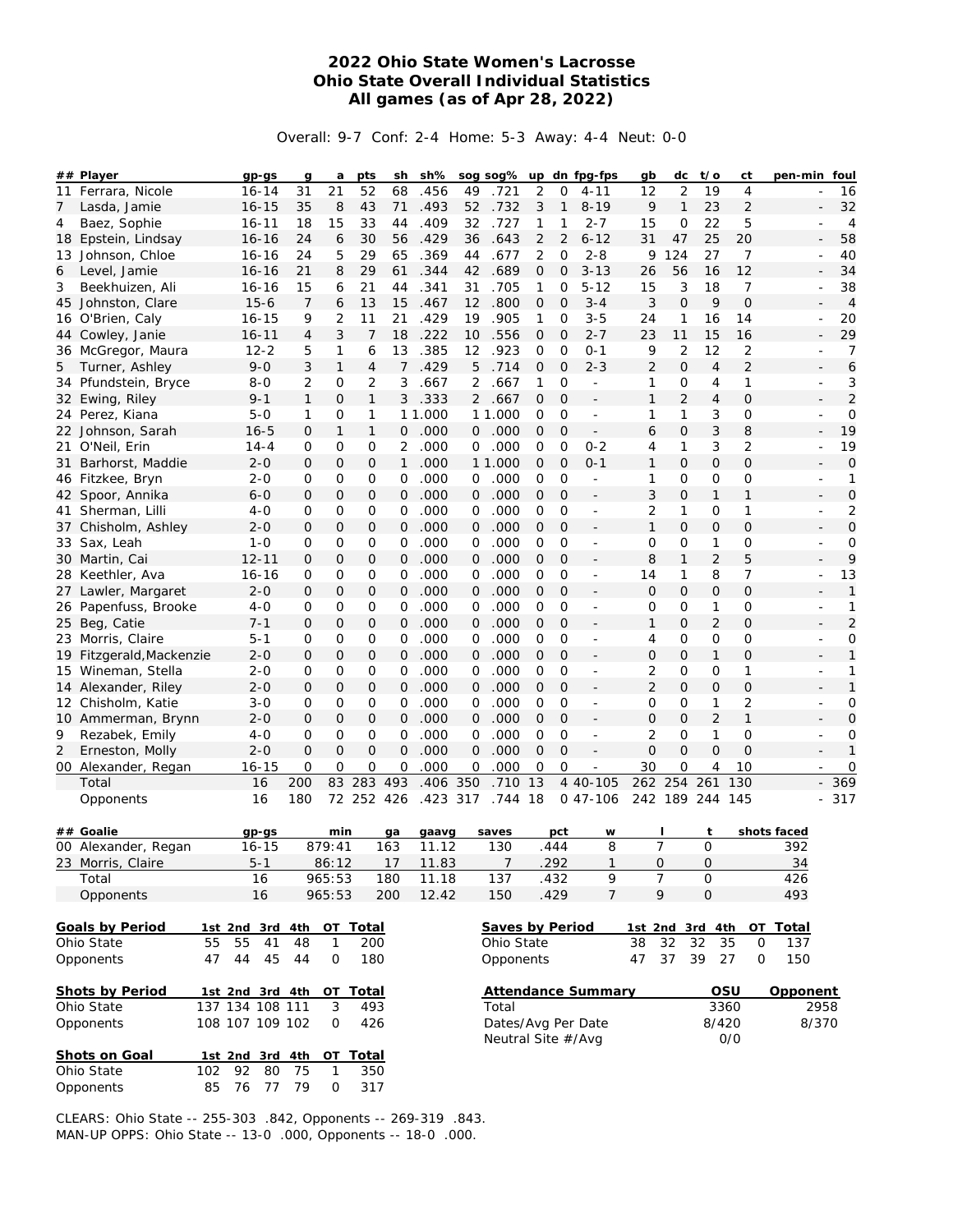## **2022 Ohio State Women's Lacrosse Ohio State Category Leaders All games (as of Apr 28, 2022)**

|                 | ## Points                              | GP       | G  | Α                       | Pts | <b>Shots</b> |
|-----------------|----------------------------------------|----------|----|-------------------------|-----|--------------|
|                 | 11 Ferrara, Nicole                     | 16       | 31 | 21                      | 52  | 68           |
| 7 <sup>7</sup>  | Lasda, Jamie                           | 16       | 35 | 8                       | 43  | 71           |
| 4               | Baez, Sophie                           | 16       | 18 | 15                      | 33  | 44           |
|                 | 18 Epstein, Lindsay                    | 16       | 24 | 6                       | 30  | 56           |
|                 | 13 Johnson, Chloe                      | 16       | 24 | 5                       | 29  | 65           |
|                 |                                        |          |    |                         |     |              |
|                 | ## Goals                               | GP       | G  | Α                       |     | Pts_Shots    |
|                 | 7 Lasda, Jamie                         | 16       | 35 | 8                       | 43  | 71           |
|                 | 11 Ferrara, Nicole                     | 16       | 31 | 21                      | 52  | 68           |
|                 | 18 Epstein, Lindsay                    | 16       | 24 | 6                       | 30  | 56           |
|                 | 13 Johnson, Chloe                      | 16       | 24 | 5                       | 29  | 65           |
| 6               | Level, Jamie                           | 16       | 21 | 8                       | 29  | 61           |
|                 |                                        |          |    |                         |     |              |
|                 | ## Assists                             | GP       | G  | Α                       |     | Pts Shots    |
|                 | 11 Ferrara, Nicole                     | 16       | 31 | 21                      | 52  | 68           |
| $4\overline{ }$ | Baez, Sophie                           | 16       | 18 | 15                      | 33  | 44           |
| 6               | Level, Jamie                           | 16       | 21 | 8                       | 29  | 61           |
| 7 <sup>7</sup>  | Lasda, Jamie                           | 16       | 35 | 8                       | 43  | 71           |
|                 | 18 Epstein, Lindsay                    | 16       | 24 | 6                       | 30  | 56           |
|                 |                                        |          |    |                         |     |              |
|                 | ## Ground Balls<br>18 Epstein, Lindsay | GP<br>16 |    | <u>No.</u><br>31        |     |              |
|                 |                                        |          |    |                         |     |              |
|                 | 00 Alexander, Regan                    | 16       |    | 30                      |     |              |
|                 | 6 Level, Jamie                         | 16       |    | 26                      |     |              |
|                 | 16 O'Brien, Caly                       | 16       |    | 24                      |     |              |
|                 | 44 Cowley, Janie                       | 16       |    | 23                      |     |              |
|                 | <b>## Draw Controls</b>                | GP       |    | No.                     |     |              |
|                 | 13 Johnson, Chloe                      | 16       |    | 124                     |     |              |
|                 | 6 Level, Jamie                         | 16       |    | 56                      |     |              |
|                 | 18 Epstein, Lindsay                    | 16       |    | 47                      |     |              |
|                 | 44 Cowley, Janie                       | 16       |    | 11                      |     |              |
| 3               | Beekhuizen, Ali                        | 16       |    | 3                       |     |              |
|                 |                                        |          |    |                         |     |              |
|                 | ## Man-Up Goals                        | GP       |    | No.                     |     |              |
| 7 <sup>7</sup>  | Lasda, Jamie                           | 16       |    | 3                       |     |              |
|                 | 13 Johnson, Chloe                      | 16       |    | $\sqrt{2}$              |     |              |
|                 | 18 Epstein, Lindsay                    | 16       |    | $\overline{\mathbf{c}}$ |     |              |
|                 | 11 Ferrara, Nicole                     | 16       |    | $\overline{2}$          |     |              |
| 3               | Beekhuizen, Ali                        | 16       |    | 1                       |     |              |
|                 |                                        |          |    |                         |     |              |
|                 | ## Man-Down Goals                      | GР       |    | <u>No.</u>              |     |              |
| 18              | Epstein, Lindsay                       | 16       |    | 2                       |     |              |
| 7               | Lasda, Jamie                           | 16       |    | 1                       |     |              |
| 4               | Baez, Sophie                           | 16       |    | 1                       |     |              |
|                 |                                        |          |    |                         |     |              |
| 7               | ## Free-position Goals<br>Lasda, Jamie | GP<br>16 |    | No.<br>8                |     |              |
| 18              | Epstein, Lindsay                       | 16       |    | 6                       |     |              |
| 3               | Beekhuizen, Ali                        | 16       |    | 5                       |     |              |
|                 |                                        |          |    | 4                       |     |              |
| 11              | Ferrara, Nicole                        | 16<br>15 |    | 3                       |     |              |
| 45              | Johnston, Clare                        |          |    |                         |     |              |

|                |                                  |                | G              |        |                   |       |       |
|----------------|----------------------------------|----------------|----------------|--------|-------------------|-------|-------|
| 7              | # <u># Shots</u><br>Lasda, Jamie | GP<br>16       | 35             | A<br>8 | Shots Shot%<br>71 |       | .493  |
| 11             | Ferrara, Nicole                  | 16             | 31             | 21     | 68                |       | .456  |
|                | 13 Johnson, Chloe                | 16             | 24             | 5      | 65                |       | .369  |
| 6              | Level, Jamie                     | 16             | 21             | 8      | 61                |       | .344  |
|                | 18 Epstein, Lindsay              | 16             | 24             | 6      | 56                |       | .429  |
|                |                                  |                |                |        |                   |       |       |
|                | ## Shot Pct.                     | GP             | G              | Α      | Shots Shot%       |       |       |
|                | 24 Perez, Kiana                  | 5              | $\overline{1}$ | 0      | 1                 | 1.000 |       |
|                | 34 Pfundstein, Bryce             | 8              | 2              | 0      | 3                 |       | .667  |
| $\overline{7}$ | Lasda, Jamie                     | 16             | 35             | 8      | 71                |       | .493  |
|                | 45 Johnston, Clare               | 15             | 7              | 6      | 15                |       | .467  |
|                | 11 Ferrara, Nicole               | 16             | 31             | 21     | 68                |       | .456  |
|                | ## Shots on Goal                 | GP             | G              | Α      | Shots             | SOG   | SOG%  |
| $7^{\circ}$    | Lasda, Jamie                     | 16             | 35             | 8      | 71                | 52    | .732  |
| 11             | Ferrara, Nicole                  | 16             | 31             | 21     | 68                | 49    | .721  |
|                | 13 Johnson, Chloe                | 16             | 24             | 5      | 65                | 44    | .677  |
| 6              | Level, Jamie                     | 16             | 21             | 8      | 61                | 42    | .689  |
|                | 18 Epstein, Lindsay              | 16             | 24             | 6      | 56                | 36    | .643  |
|                | ## Shots on Goal Pct.            | GP             | G              | Α      | <b>Shots</b>      | SOG   | SOG%  |
|                | 31 Barhorst, Maddie              | $\overline{2}$ | 0              | 0      | 1                 | 1     | 1.000 |
|                | 24 Perez, Kiana                  | 5              | 1              | 0      | 1                 | 1     | 1.000 |
|                | 36 McGregor, Maura               | 12             | 5              | 1      | 13                | 12    | .923  |
|                | 16 O'Brien, Caly                 | 16             | 9              | 2      | 21                | 19    | .905  |
|                | 45 Johnston, Clare               | 15             | 7              | 6      | 15                | 12    | .800  |
|                |                                  |                |                |        |                   |       |       |
|                | ## Caused Turnovers              | GP             |                | No.    |                   |       |       |
|                | 18 Epstein, Lindsay              |                | 16             | 20     |                   |       |       |
|                | 44 Cowley, Janie                 |                | 16             | 16     |                   |       |       |
|                | 16 O'Brien, Caly                 |                | 16             | 14     |                   |       |       |
| 6              | Level, Jamie                     |                | 16             | 12     |                   |       |       |
|                | 00 Alexander, Regan              |                | 16             | 10     |                   |       |       |
|                | ## Penalties                     | GP             |                | No.    |                   |       |       |
|                | <b>## Penalty Minutes</b>        | GP             |                | No.    |                   |       |       |